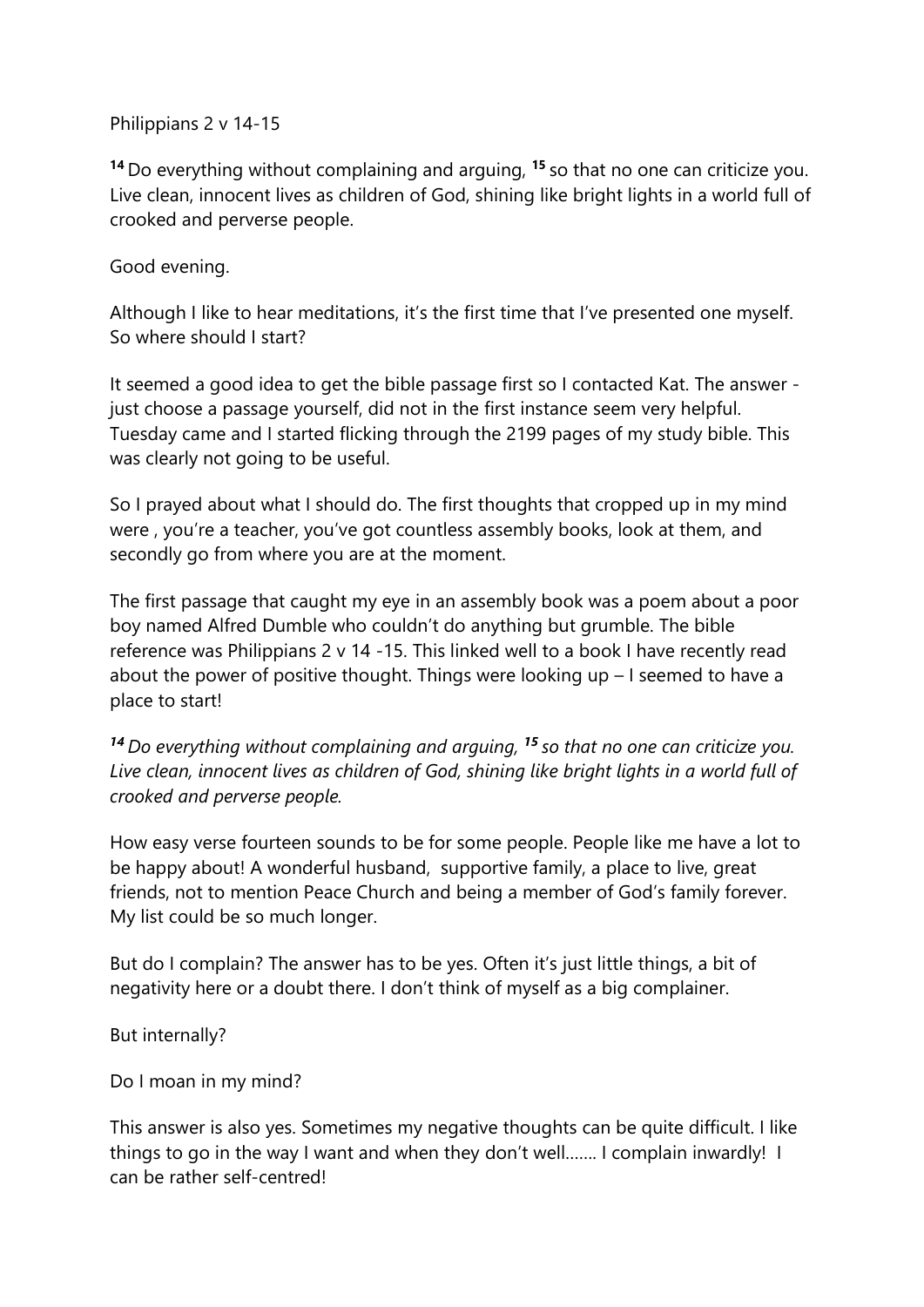I'm a person who has been blessed in many ways. I sometimes wonder how people in different circumstances manage. Why don't they complain and argue continually. People who perhaps have an abusive partner, no money, no where to live, estranged family, health issues and friends who come and go. How easy in this situation to sink into a hole and complain and argue constantly.

The striking thing to me is that some people in this second group are actually the most positive, friendly and caring people around. So how is this? Why aren't they always complaining? It's often justified. How do they seem to be able to see things in a different way?

Perhaps it's to do with God's love? When we accept God's huge, extravagant love for ourselves, loving ourself and then loving our neighbour becomes easier. Love is very powerful.

With God's love in us it becomes easier to love the people we complain about and argue with. People who we may find difficult, demanding or irritable. With God's love in us it can overflow into other people.

Love for everyone is important. It is powerful. However it requires effort and prayer to sustain it over time. God is showering us with love day in, day out but we need to be aware and notice it, in difficult times as well as when life is easier. Accepting God's love means that instead of criticising, complaining about and arguing with people, we learn to love them.

So how do we show that love and shine like bright lights?

Love is powerful and words are too. Nico's meditation three weeks ago described perfectly how we can use them both positively and negatively. Words are everywhere. They're in books, on the internet, on TV, in the newspapers, in our thoughts and on social media and that's before we start to think about just talking to people. Words can uplift people or completely shatter their confidence.

We all know people who use positive, uplifting, celebratory and thankful language. When this is used together with a smile, God's love begins to shine through. It's not easy and there are going to be times it feels impossible. But God's love is always there for us and with it, we can begin to shine. With God's love in us, we can begin to change our entire focus on life.

At the beginning of this meditation I described a poem about Alfred Dumble, a man who would always grumble. Well for most of the poem he walked around with his own personal rain cloud above his head and thunder making his hair stand on end. However at the end he'd learnt not to complain and the thunder cloud was replaced with a shing star!